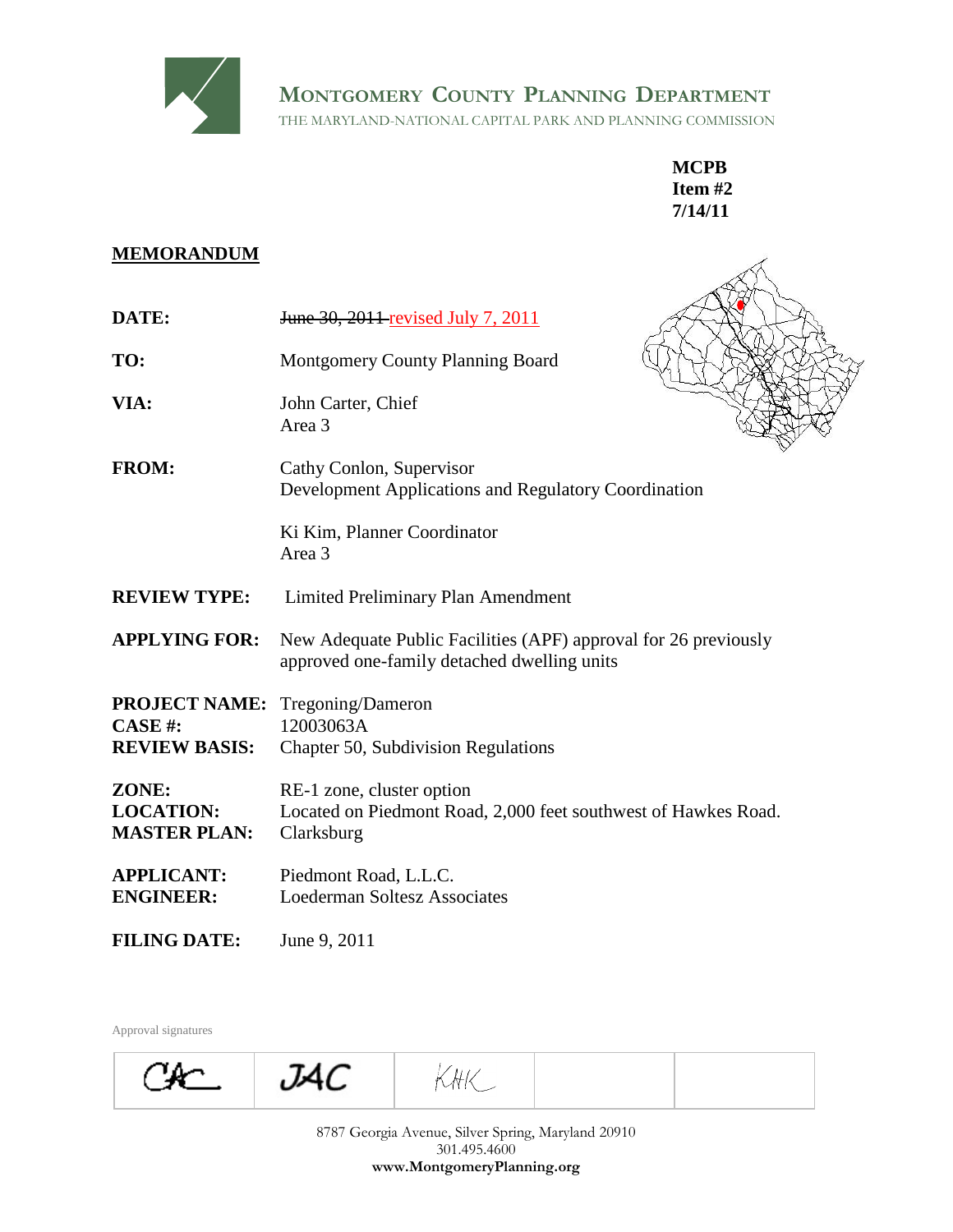**EXECUTIVE SUMMARY:** Preliminary Plan 120030630, Tregoning/Dameron, was approved by the Planning Board on June 26, 2003 for 92 one-family detached dwelling units. The validity period for the adequate public facilities (APF) review ran until August 15, 2008. Building permits were received for the approved dwelling units prior to the APF expiration date, but some of them have expired. The current limited Preliminary Plan amendment is a request for a new APF approval that will permit construction of 26 dwelling units on existing lots that no longer have valid building permits. This memorandum summarizes staff's review of the request for a new APF approval, and our justification for support of a conditional approval of the request.

# **STAFF RECOMMENDATION:**

Approval of Preliminary Plan 12003063A to grant a new validity period for the Adequate Public Facilities (APF) review for Tregoning/Dameron, subject to the following conditions:

- 1. Total development under this APF approval for the subject preliminary plan is limited to 26 one-family detached dwelling units.
- 2. The Adequate Public Facility (APF) review for this preliminary plan amendment will remain valid for eighty-five (85) months from the date of mailing of the Planning Board Resolution.
- 3. All other conditions of approval for Preliminary Plan 120030630, as contained in the Planning Board Opinion dated July 15, 2003, remain in full force and effect except as modified above.

# **PLAN DESCRIPTION**

The subject property consists of 92.61 acres of land in the RE-1 zone, located on the south side of Piedmont Road approximately 2,000 feet southwest of the intersection of Piedmont Road and Hawkes Road in Clarksburg (Figure 1). The property is surrounded by land in the RDT zone to the north and in the RC zone to the south. Surrounding uses include residential lots to the north, west and east; and Ovid Hazen Wells Recreational Park along the southern boundary.

The site is subdivided into 92 recorded lots that currently contain  $2760$  completed dwellings (Figures  $2 \& 3$ ). Building permits for the remaining lots were issued during the original APF validity period, but the houses have not yet been constructed. As a result of Montgomery County Department of Permitting Services (DPS) extensions, building permits for 396 of the remaining unbuilt lots are still valid. However, permits for the final 26 unbuilt lots have expired. The subject preliminary plan amendment was filed for the limited purpose of obtaining a new APF approval for the 26 unbuilt lots that do not have valid building permits.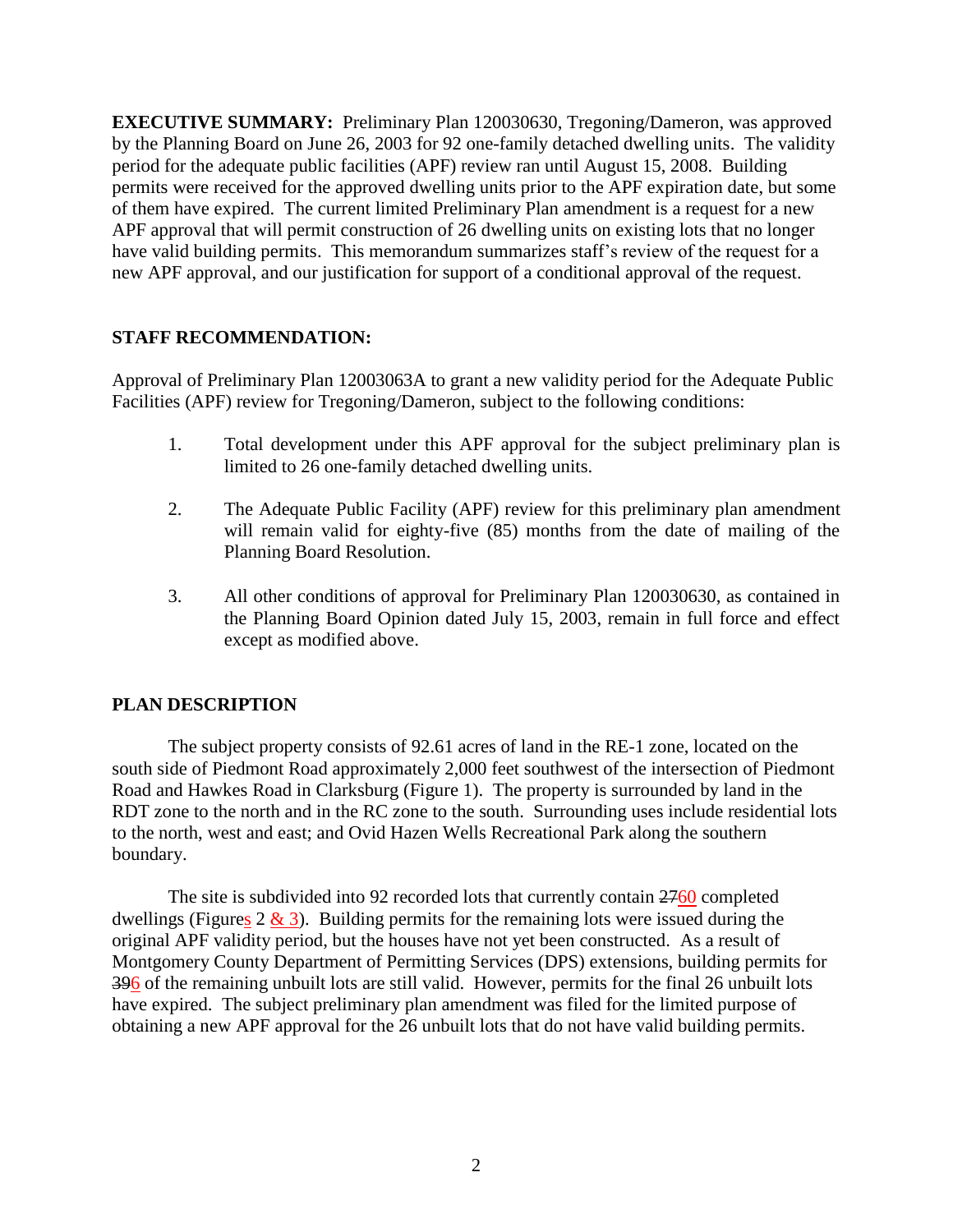*Figure 1. Vicinity Map*



*Figure 2. Aerial Photo*

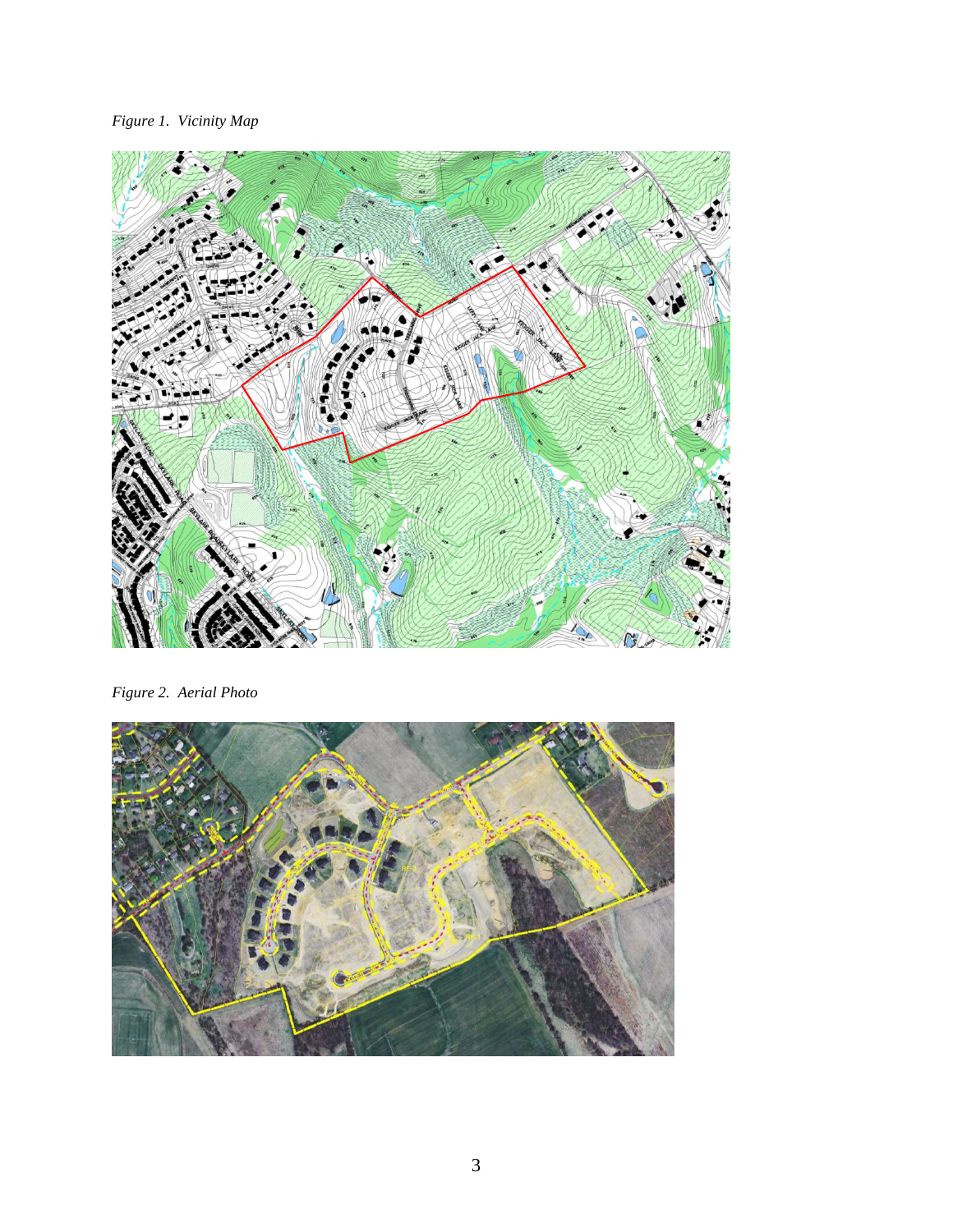#### *Figure 3. Existing Built Units*



# ANALYSIS AND FINDINGS FOR ADEQUATE PUBLIC FACILITIES

### Roads and Transportation Facilities

The site is accessed via public road extensions from Piedmont Road which have been partially constructed to serve the houses that have been built so far. The internal streets are designed to have sidewalks on both sides to serve pedestrians. Regional access to the site is via Ridge Road (MD 27) and Hawkes Road. Staff continues to find that the existing and planned road and sidewalk network will be safe and adequate to accommodate the site-generated traffic.

### Local Area Transportation Review (LATR)

The 26 one-family dwelling units that are included in this APF approval will generate 25 and 29 weekday peak-hour vehicle trips during the AM and PM peak periods, respectively. Because the construction of these lots will generate fewer than 30 peak-hour trips, the application is exempt from LATR.

### Policy Area Mobility Review (PAMR)

The site is located within the Clarksburg Policy Area where there is no PAMR trip mitigation requirement according to the current Growth Policy. Thus, the subject preliminary plan amendment meets the PAMR requirements of the APF review.

# Other Public Facilities and Services

Public facilities and services are available and will be adequate to serve the proposed development. Public sewer and water service is available to the property. Proposed buildings will have appropriate access for fire and rescue vehicles. Other public facilities and services, such as schools, police stations, firehouses and health services, are operating within the standards